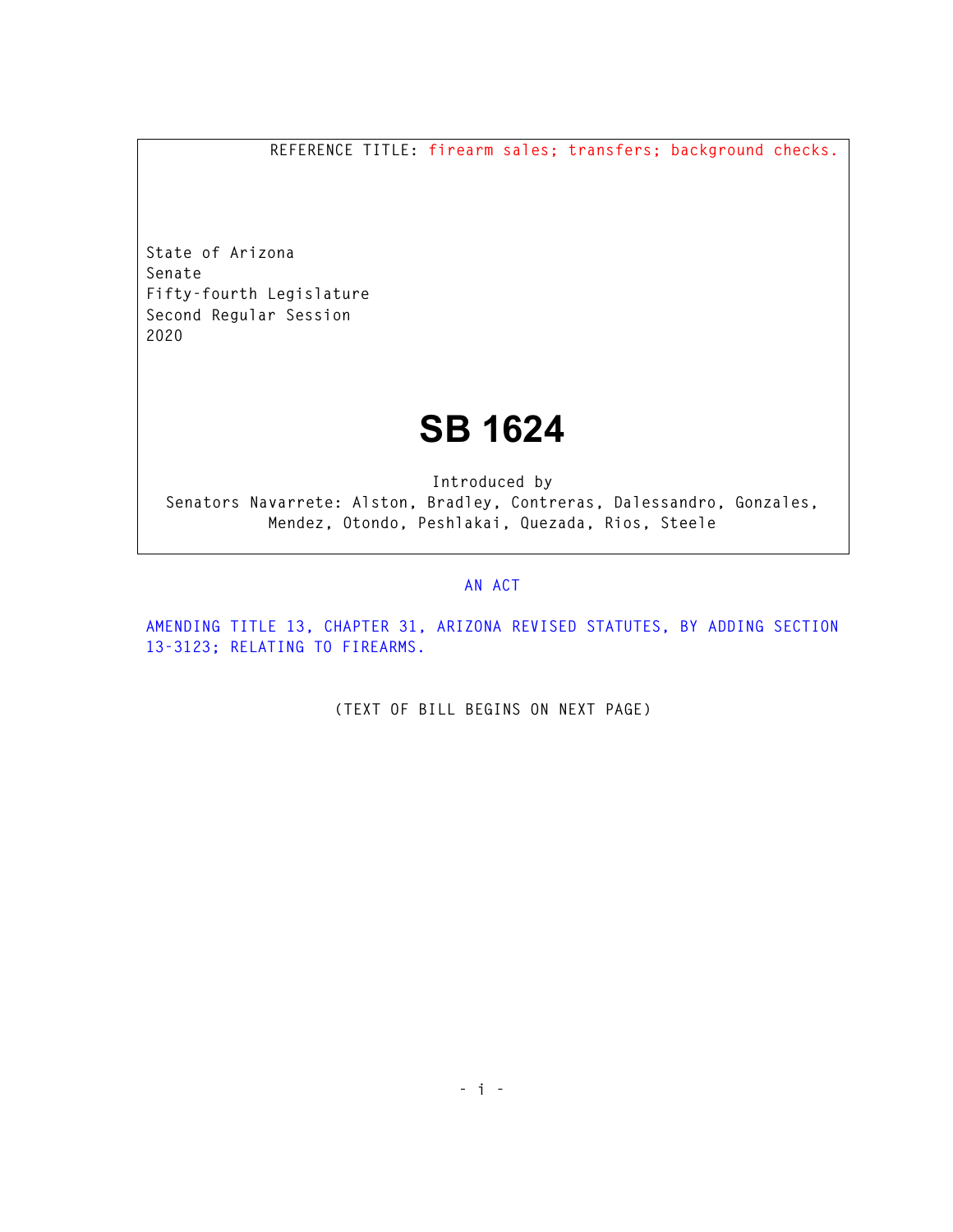**1 Be it enacted by the Legislature of the State of Arizona: 2 Section 1. Title 13, chapter 31, Arizona Revised Statutes, is 3 amended by adding section 13-3123, to read: 4 13-3123. Licensed firearm dealer sales or transfers; 5 background checks; exceptions; classification 6 A. A PERSON MAY NOT SELL OR TRANSFER A FIREARM UNLESS THE PERSON IS 7 A LICENSED FIREARMS DEALER, THE PURCHASER OR TRANSFEREE IS A LICENSED 8 FIREARMS DEALER OR A LICENSED FIREARMS DEALER FACILITATES THE TRANSFER 9 PURSUANT TO SUBSECTION B OF THIS SECTION. 10 B. IF NEITHER PARTY TO A PROSPECTIVE FIREARMS SALE OR TRANSFER IS A 11 LICENSED FIREARMS DEALER, THE PARTIES TO THE TRANSACTION SHALL COMPLETE 12 THE SALE OR TRANSFER THROUGH A LICENSED FIREARMS DEALER IN THE FOLLOWING 13 MANNER: 14 1. THE SELLER OR OTHER TRANSFEROR SHALL DELIVER THE FIREARM TO THE 15 DEALER WHO SHALL RETAIN POSSESSION OF THE FIREARM UNTIL ALL LEGAL 16 REQUIREMENTS FOR THE SALE OR TRANSFER HAVE BEEN MET. THE DEALER SHALL 17 PROCESS THE SALE OR TRANSFER AS IF THE DEALER WERE THE SELLER OR 18 TRANSFEROR. THE DEALER SHALL COMPLY WITH ALL REQUIREMENTS OF FEDERAL, 19 STATE AND LOCAL LAW THAT WOULD APPLY IF THE DEALER WAS THE SELLER OR 20 TRANSFEROR OF THE FIREARM. 21 2. THE DEALER SHALL CONDUCT A BACKGROUND CHECK ON THE PURCHASER OR 22 TRANSFEREE PURSUANT TO 18 UNITED STATES CODE SECTION 922(t) AND STATE AND 23 LOCAL LAW. IF THE TRANSACTION IS NOT PROHIBITED, THE DEALER SHALL DELIVER 24 THE FIREARM TO THE PURCHASER OR TRANSFEREE AFTER ALL OTHER LEGAL 25 REQUIREMENTS ARE MET. 26 3. IF THE DEALER CANNOT LEGALLY DELIVER THE FIREARM TO THE 27 PURCHASER OR TRANSFEREE, THE DEALER SHALL CONDUCT A BACKGROUND CHECK ON 28 THE SELLER OR TRANSFEROR PURSUANT TO 18 UNITED STATES CODE SECTION 922(t) 29 AND, IF THE RETURN IS NOT PROHIBITED, RETURN THE FIREARM TO THAT PERSON. 30 4. IF THE DEALER CANNOT LEGALLY RETURN THE FIREARM TO THE SELLER OR 31 TRANSFEROR, THE DEALER, WITHIN TWENTY-FOUR HOURS, SHALL DELIVER THE 32 FIREARM TO THE NEAREST LAW ENFORCEMENT AGENCY. 33 5. THE DEALER MAY REQUIRE THE PURCHASER OR TRANSFEREE TO PAY A FEE 34 OF NOT MORE THAN \$20 THAT COVERS THE ADMINISTRATIVE COSTS INCURRED BY THE 35 DEALER FOR FACILITATING THE TRANSFER OF THE FIREARM, INCLUDING ANY 36 APPLICABLE FEES PURSUANT TO FEDERAL, STATE OR LOCAL LAW. 37 C. THIS SECTION DOES NOT APPLY TO ANY OF THE FOLLOWING: 38 1. A LAW ENFORCEMENT AGENCY IN THIS STATE, THE STATE DEPARTMENT OF 39 CORRECTIONS AND ANY PEACE OFFICER OR CORRECTIONS OFFICER WHO IS ACTING 40 WITHIN THE COURSE AND SCOPE OF THE OFFICER'S EMPLOYMENT OR OFFICIAL 41 DUTIES. 42 2. A UNITED STATES MARSHAL, A MEMBER OF THE ARMED FORCES OF THE 43 UNITED STATES OR THE NATIONAL GUARD OR A FEDERAL OFFICIAL TRANSFERRING OR 44 RECEIVING A FIREARM AS REQUIRED IN THE OPERATION OF OFFICIAL DUTIES.**